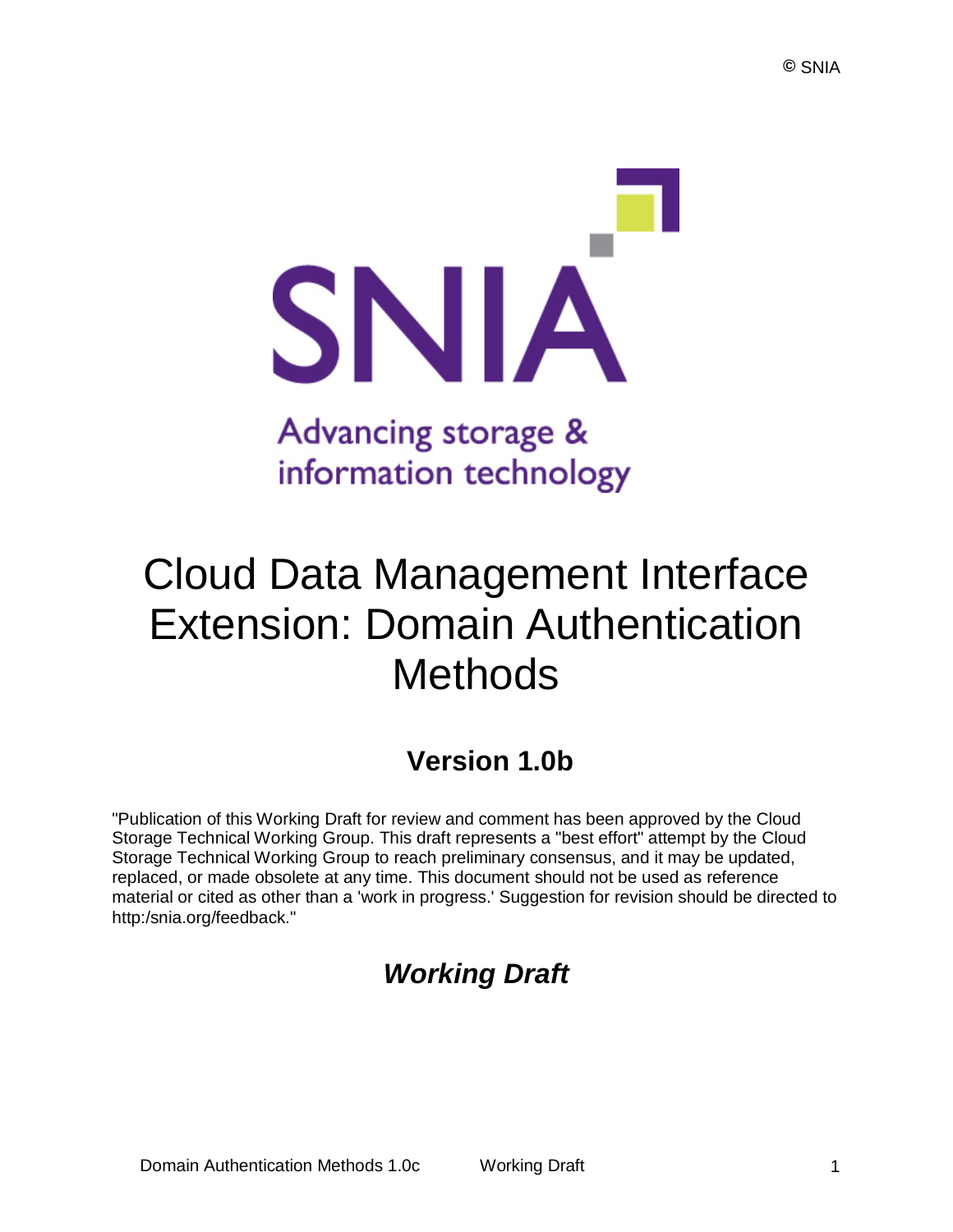### **Revision History**

| Date       | <b>Version</b>   | Βv           | <b>Comments</b>                               |
|------------|------------------|--------------|-----------------------------------------------|
| 2011-12-12 | 1.0a             | David Slik   | Initial Creation                              |
| 2012-01-18 | 1.0 <sub>b</sub> | Marie McMinn | Tech edit                                     |
| 2012-01-24 | 1.0c             | David Slik   | Edits at the January face-to-face<br>meeting. |

The SNIA hereby grants permission for individuals to use this document for personal use only, and for corporations and other business entities to use this document for internal use only (including internal copying, distribution, and display) provided that:

- Any text, diagram, chart, table, or definition reproduced shall be reproduced in its entirety with no alteration, and,
- Any document, printed or electronic, in which material from this document (or any portion hereof) is reproduced shall acknowledge the SNIA copyright on that material, and shall credit the SNIA for granting permission for its reuse.

Other than as explicitly provided above, you may not make any commercial use of this document, sell any excerpt or this entire document, or distribute this document to third parties. All rights not explicitly granted are expressly reserved to SNIA.

Permission to use this document for purposes other than those enumerated above may be requested by e-mailing tcmd@snia.org. Please include the identity of the requesting individual and/or company and a brief description of the purpose, nature, and scope of the requested use.

Copyright © 2012 Storage Networking Industry Association.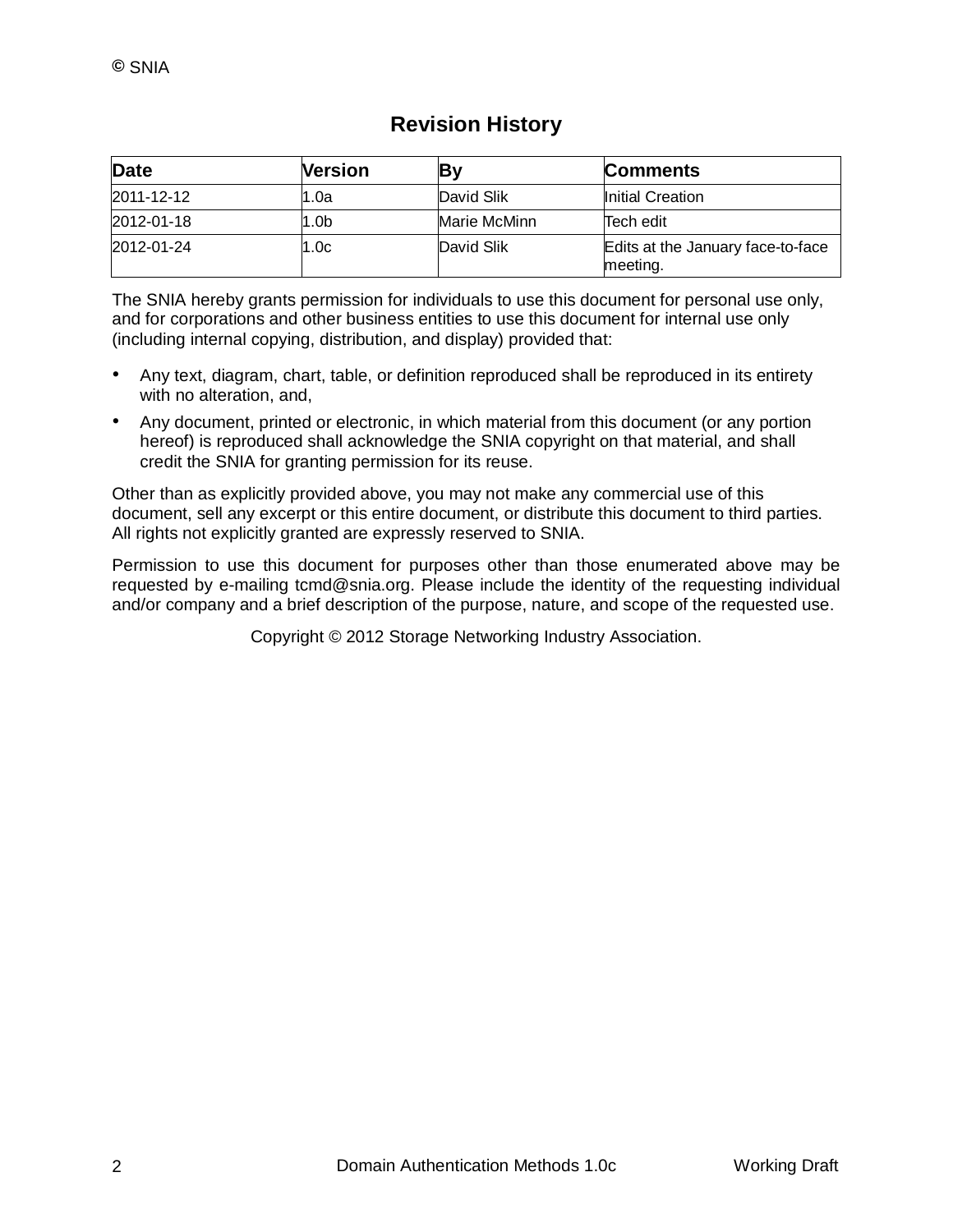### **Domain Authentication Methods Extension**

#### **Overview**

The CDMI standard provides guidance that either HTTP digest or basic authentication should be used. It also provides mechanisms by which additional authentication methods can be added to the standard. However, the standard neither provides a method by which a client can discover which authentication methods that the system supports, nor a method by which an administrator can specify which authentication methods should be provided to clients on a perdomain basis.

This proposed extension adds the ability to discover a list of supported authentication methods via capabilities. It also adds a method to indicate which authentication should be supported via domain data system metadata and a method to discover which authentication methods are being provided on a domain-by-domain basis.

#### **Modifications to the CDMI 1.0.1 spec:**

#### **1) In Clause "10.1.1 Domain Object Metadata", Append to end**

Domains may also contain domain-specific data system metadata items as defined in 16.4 and 16.5. Domain data system metadata shall be inherited to child domain objects.

**2) In Clause "10.2.8 Example", replace the response body metadata field with:**

```
"metadata": 
{
 "cdmi authentication methods provided": "anonymous, basic"
}
```
**3) In Clause "10.3.8 Examples", in Example 1, replace the response body metadata field with:**

```
"metadata": 
{
 "cdmi_authentication_methods_provided": "anonymous, basic"
}
```
**4) In Clause "12.1.3 Data System Metadata Capabilities", append to end of "Table 104 - Capabilities for Data System Metadata"**

| <b>JSON</b><br>cdmi authentication methods<br>Array of<br><b>JSON</b><br>Strings<br>٠ | If present, this capability contains a list of authentication<br>methods supported by a domain. The following values for<br>authentication method strings are defined:<br>"anonymous" - No authentication required<br>"basic" - HTTP basic authentication required<br>"digest" – HTTP digest authentication required<br>When present, the cdmi_authentication_methods data<br>system metadata shall be supported for all domains. |
|---------------------------------------------------------------------------------------|-----------------------------------------------------------------------------------------------------------------------------------------------------------------------------------------------------------------------------------------------------------------------------------------------------------------------------------------------------------------------------------------------------------------------------------|
|---------------------------------------------------------------------------------------|-----------------------------------------------------------------------------------------------------------------------------------------------------------------------------------------------------------------------------------------------------------------------------------------------------------------------------------------------------------------------------------------------------------------------------------|